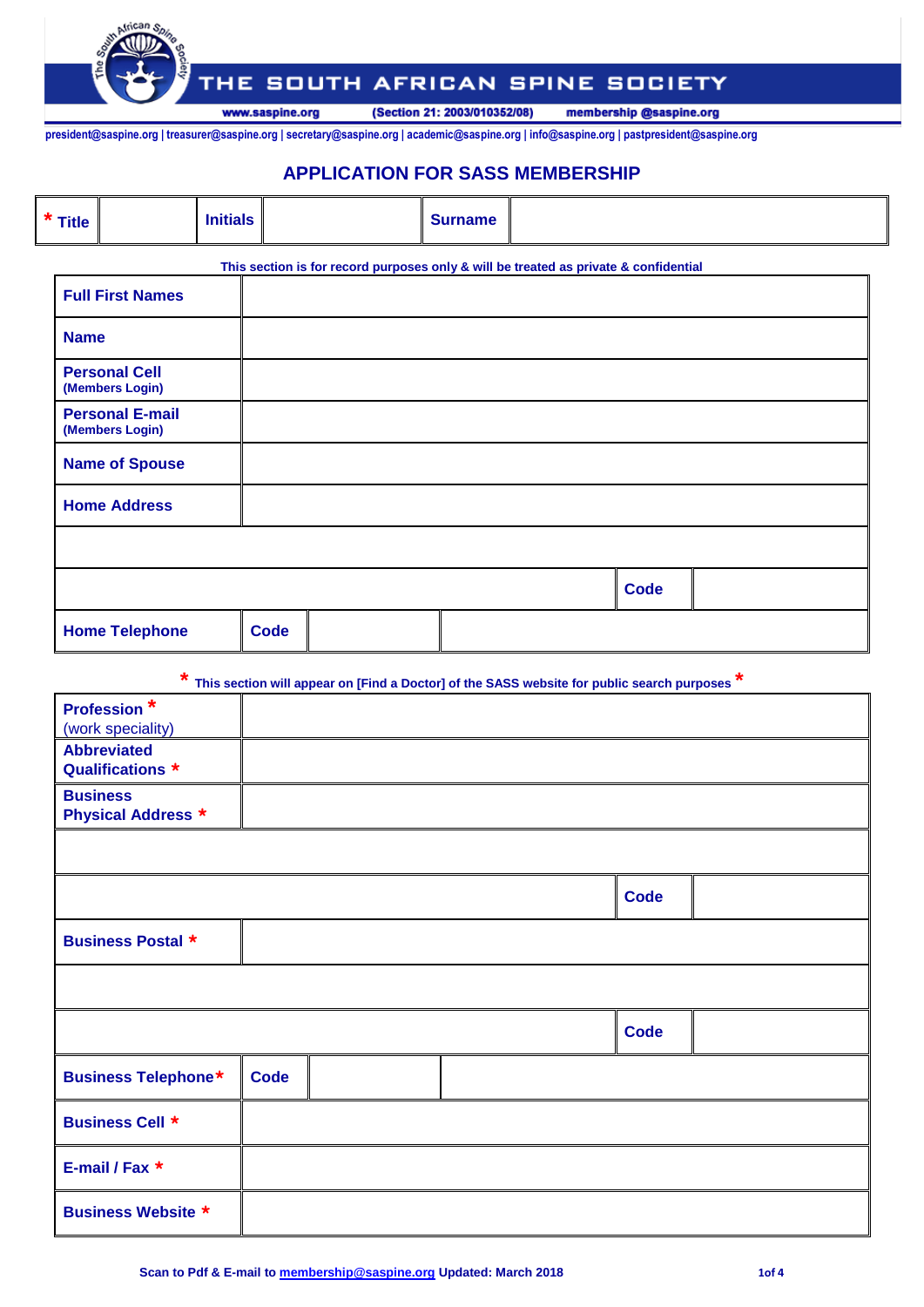

# THE SOUTH AFRICAN SPINE SOCIETY

(Section 21: 2003/010352/08) membership @saspine.org

**president@saspine.org | treasurer@saspine.org | secretary@saspine.org | academic@saspine.org | info@saspine.org | pastpresident@saspine.org | congress@saspine.org**

## **CURRICULUM VITAE OF APPLICANT**

**This section is for record purposes only & will be treated as private & confidential**

#### **Personal Details**

| Surname          |  |
|------------------|--|
| <b>Title</b>     |  |
| Full First Names |  |
| <b>ID Number</b> |  |
| Date of Birth    |  |
| Country of Birth |  |

#### **Secondary Schooling**

| Name of School |  |
|----------------|--|
| <b>Country</b> |  |
| Year Completed |  |

#### **Undergraduate Medical Training**

| <b>University/Medical School</b> |  |
|----------------------------------|--|
| <b>Years in Trainings</b>        |  |
| Degree Awarded                   |  |
| <b>Year Completed</b>            |  |

### **Work / Post Graduate Experience**

| <b>Hospital 1</b> |  |
|-------------------|--|
| <b>Post Held</b>  |  |
| <b>Dates</b>      |  |
| <b>Hospital 2</b> |  |
| Post Held         |  |
| <b>Dates</b>      |  |
| <b>Hospital 3</b> |  |
| Post Held         |  |
| <b>Dates</b>      |  |

#### **Post Graduate Training**

| University/Medical School |  |
|---------------------------|--|
| <b>Years in Training</b>  |  |
| Degree/Diploma Awarded    |  |
| <b>Year Awarded</b>       |  |
| <b>Country</b>            |  |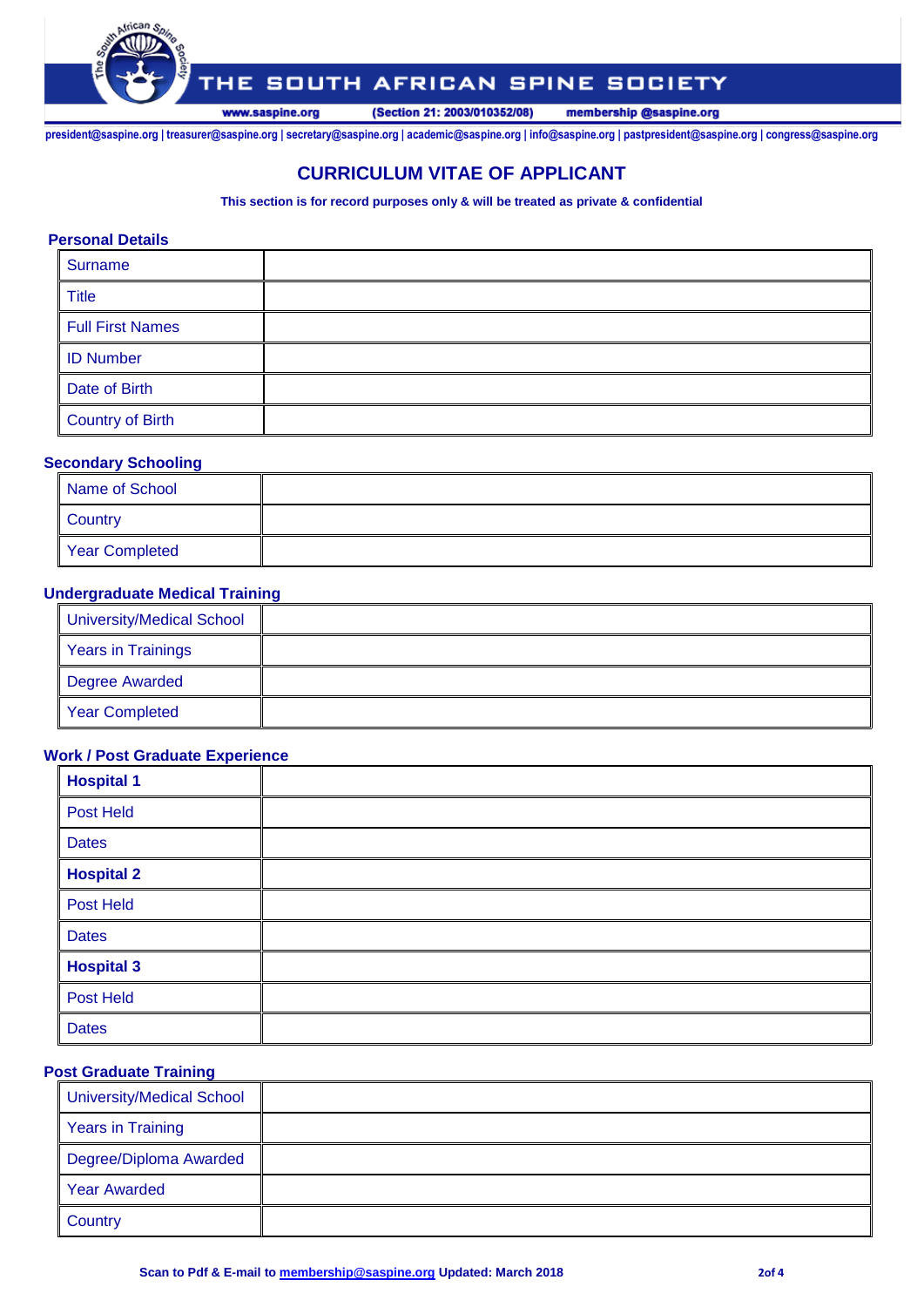

#### SOUTH AFRICAN SPINE SOCIETY ΉΕ

www.saspine.org

(Section 21: 2003/010352/08) membership @saspine.org

**president@saspine.org | treasurer@saspine.org | secretary@saspine.org | academic@saspine.org | info@saspine.org | pastpresident@saspine.org | congress@saspine.org**

#### **Registrations**

| <b>Country</b>      | <b>Date</b> |  |
|---------------------|-------------|--|
|                     |             |  |
| Registration Number |             |  |

#### **Speciality Registration**

| <b>Work Speciality</b> |      |  |
|------------------------|------|--|
| <b>Country</b>         | Date |  |
| Registration Number    |      |  |

| I wish to apply for | <b>Full Membership</b>          |                  |
|---------------------|---------------------------------|------------------|
|                     | <b>Emeritus Membership</b>      |                  |
|                     | <b>Associate Membership</b>     | <b>Signature</b> |
|                     | <b>Affiliate Membership</b>     |                  |
|                     | <b>Extraordinary Membership</b> | <b>Date</b>      |
|                     |                                 |                  |

| <b>Proposer</b> (Sign & Print Name)                                                                       |                                                                           |  |  |
|-----------------------------------------------------------------------------------------------------------|---------------------------------------------------------------------------|--|--|
| <b>SASS Membership Number</b>                                                                             |                                                                           |  |  |
| <b>Seconder</b> (Sign & Print Name)                                                                       |                                                                           |  |  |
| <b>SASS Membership Number</b>                                                                             | Please complete all details. Incomplete applications cannot be processed. |  |  |
| Enclose certified copies of any relevant documents, information and attach recent photograph of yourself. | Scan all docs in Pdf format & E-mail to membership@saspine.org            |  |  |
| For office use only                                                                                       |                                                                           |  |  |
| <b>Application Received</b>                                                                               |                                                                           |  |  |
| <b>Application Acknowledged</b>                                                                           |                                                                           |  |  |
| <b>Date Elected</b>                                                                                       |                                                                           |  |  |
| <b>Date Notified</b>                                                                                      |                                                                           |  |  |
| Computerised                                                                                              |                                                                           |  |  |
| <b>Application / Membership Number</b>                                                                    |                                                                           |  |  |
| <b>Correspondence Returned</b>                                                                            |                                                                           |  |  |
|                                                                                                           |                                                                           |  |  |

*Reason*

**NB**

**All members info marked with an \* asterisk will appear on the [Find a Doctor] pages of the SASS website [www.saspine.org.](http://www.saspine.org/) Please update directly online at the Members Only section or contact us at [membership@saspine.org](mailto:membership@saspine.org)**